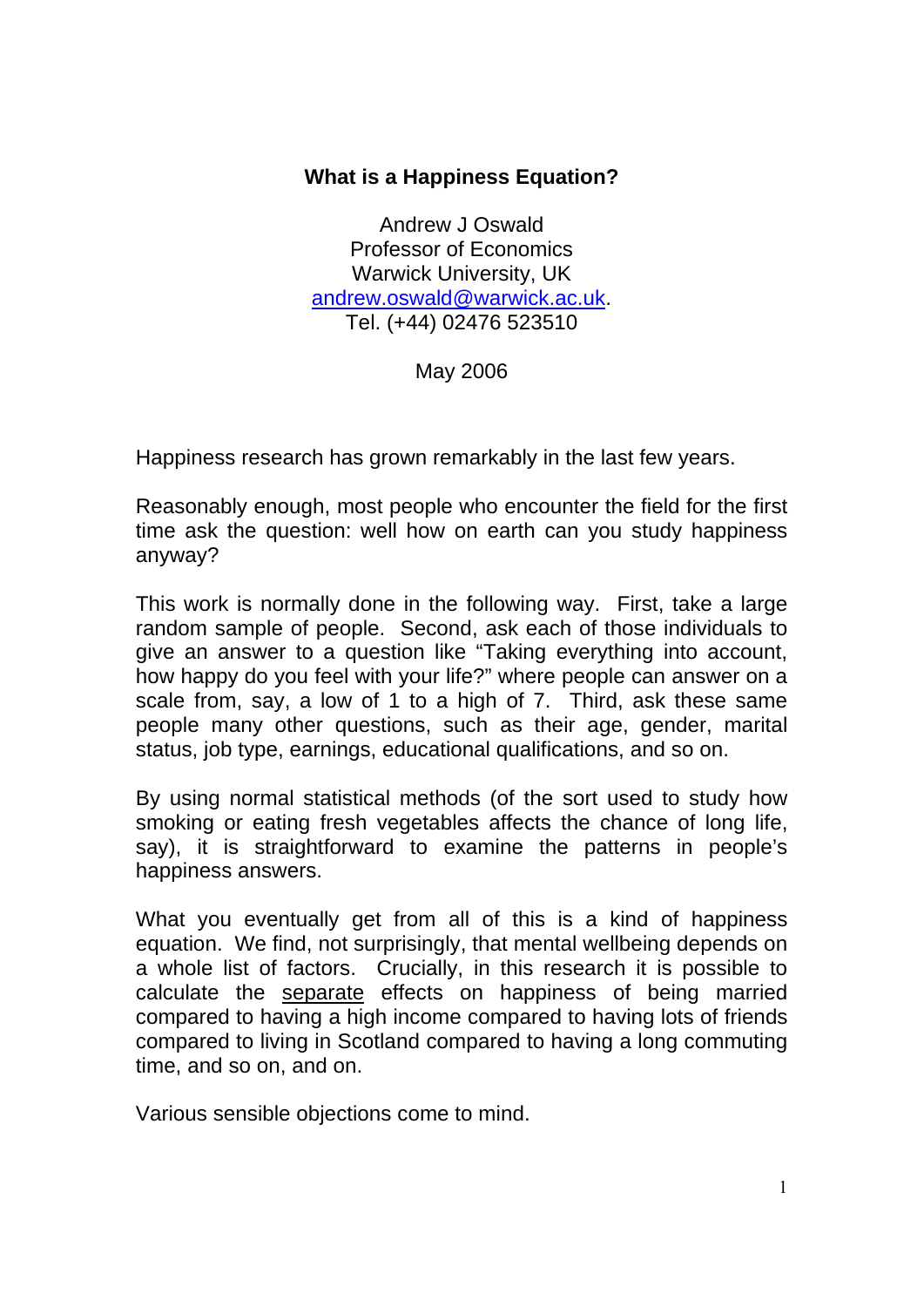One is that, surely, asking a simple happiness question of this type produces special answers, and ones that are not very believable? In fact, the research indicates that this worry seems to be incorrect. It does not matter a great deal what the exact wording is.

What appears to be going on, when human beings give answers in these surveys, is that they are providing a rough sense of the quality of their own life as they themselves perceive it; the precise language of the question does not turn out to make a big difference.

Intriguingly, the structure of happiness equations seems strikingly similar across the world and largely unaffected by the exact wording of survey questions.

Another natural objection is probably the most famous in the whole of social science (and perhaps even science). Can we really sort out cause-and-effect here? The latest evidence suggests that we can. One way of doing so is to follow the same people through time -- and watch what happens to their mental wellbeing as good and bad events strike them. Then we can measure longitudinally the changes in happiness in response to things like marrying, becoming disabled, winning money in a lottery, etc.

Finally, we have developed ways to put monetary values on the good and bad events in life. It is harder to explain intuitively exactly how that is done, but think of the different points on the happiness scale that people are given. They can answer from a low of 1 to a high of 7. By averaging across everyone's answers, it is then possible to work out (i) that, say, an extra 40,000 pounds a year will move people on average up the happiness scale by one point, and (ii) that being married rather than single gives people one and a half points on the same happiness scale. Then, on average, the happiness 'value' of marriage is 60,000 pounds a year.

Early pioneers in wellbeing research were Richard Easterlin (from economics) and Ed Diener (from psychology). They and other happiness researchers can be found on the Web. To the best of my knowledge, it was Easterlin who first pointed out using statistical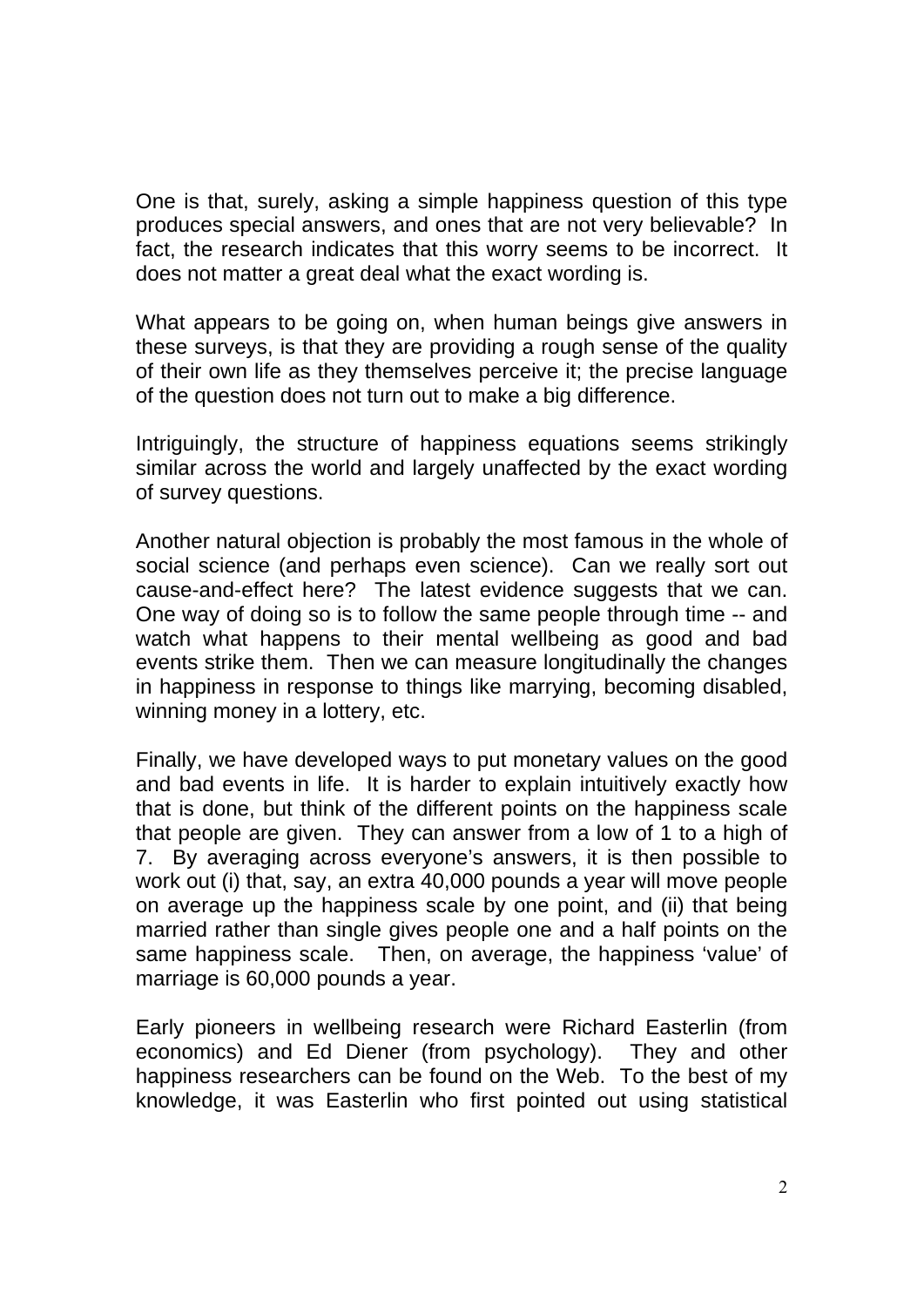evidence that economic growth is not making western societies happier.

What of policy and practical matters? My judgment is that we are some way from being able to make prescriptions for politicians from this line of inquiry. The researchers I know who do this work are interested in understanding what makes humans smile or frown. This is blue-skies research, in more ways than one. It will very probably lead to important policy implications. But currently we cannot be sure what those will be.

………………………

*Overleaf* 

An Example of a Happiness Equation (from "Does Happiness Adapt? A Longitudinal Study of Disability with Implications for Economists and Judges", written jointly with N. Powdthavee)